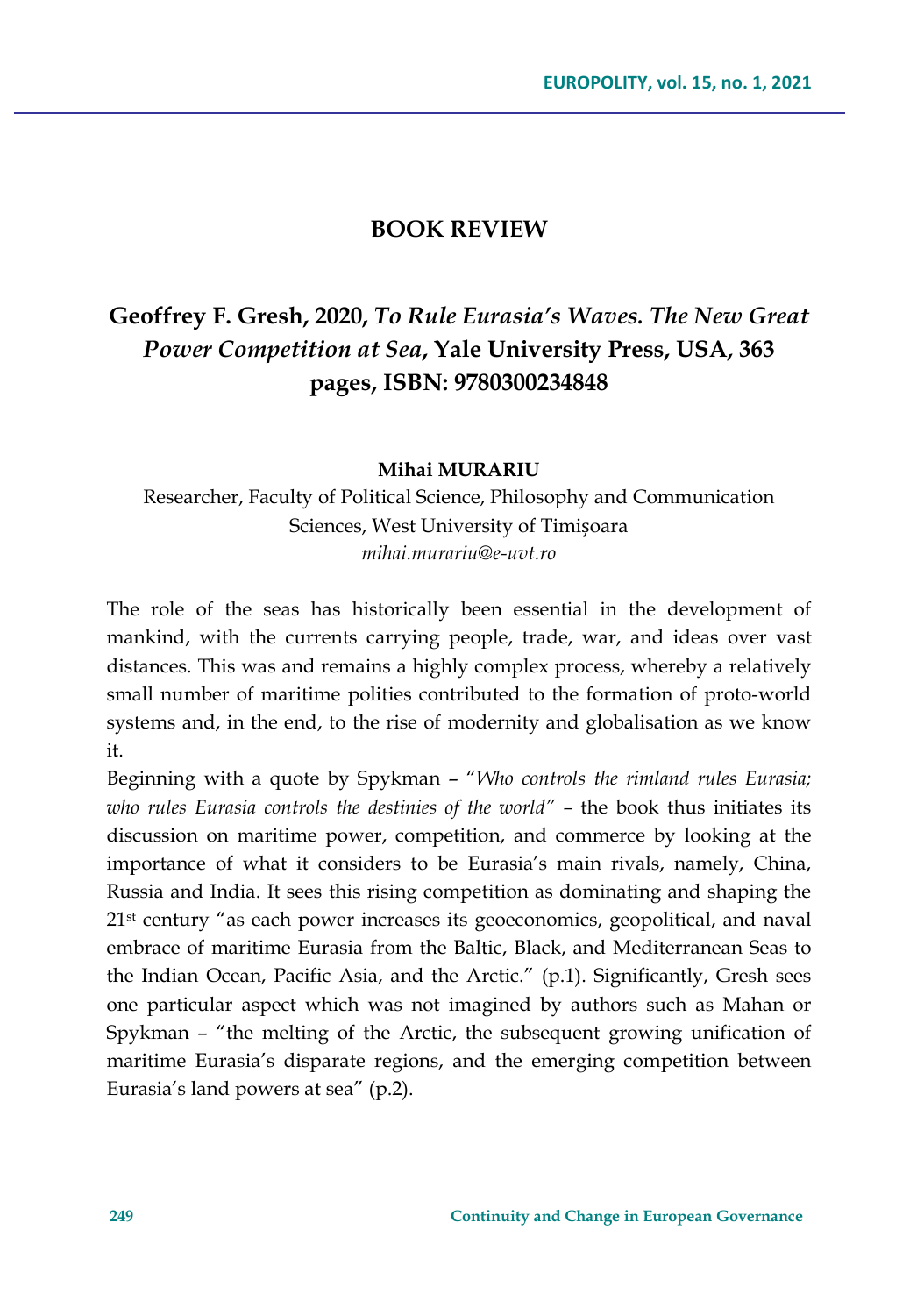Indeed, in a world where over 90% of the goods traverse the seas, the stability and security of these trade lanes will likely become ever more important. For Gresh, the key term here is competition, that is, a concept placed halfway between conflict and cooperation, a point where they may also coexist in tension with one another – after all, the history of Eurasia is dominated by competition and conflict. And if Gresh follows established specialist literature in arguing that economic prosperity, great power status, and maritime power are strongly interconnected, he narrows these down into maritime geoeconomics, the quest for great power status and navalism response, as well as the Eurasian sea lane security, all of which are tied to the changing politics and dynamics in the Eurasian space (pp.5-6). Thus, after briefly discussing the main maritime strategic schools of thought – notable especially in the analogy of the differing viewpoints of trade-oriented Corbett and status-quo challenger Tirpitz with the navalism involving the United States, Russia, India, and China (p.9) –, the book turns to discussing in more detail the aforementioned three main drivers of the increasing maritime competition in the Eurasian space.

One of the great changes over time in terms of maritime conflict was the importance of naval bases, which expanded along with European maritime dominance from the intensely competitive field of the Mediterranean to the oceans. The late medieval and early modern periods saw the Mediterranean powers struggle for bases culminating in the great battle of Lepanto – a pinnacle of the Mediterranean war system associated with galleys – heralding the rise of the Atlantic powers, the predominance of oceanic ships, global bases, and global maritime competition (pp.19-20). The continued importance of naval bases is only highlighted by the possibility of a new Eurasian maritime century, challenging the U.S. hegemony in this respect.

The second chapter deals with Russia and its dismantling of the regional status quo and a remaking of the world more to its advantage, and, significantly, the increasing geoeconomics presence of China in European maritime spaces, influenced by the ambitions of Xi Jinping and the quadrupling of maritime trade in the last four decades. While considering the traditional Russian goal of warm water ports, Gresh emphasizes the naval turn of the Soviet Union starting with the late 1930s and intensifying after the Second World War (p.26), including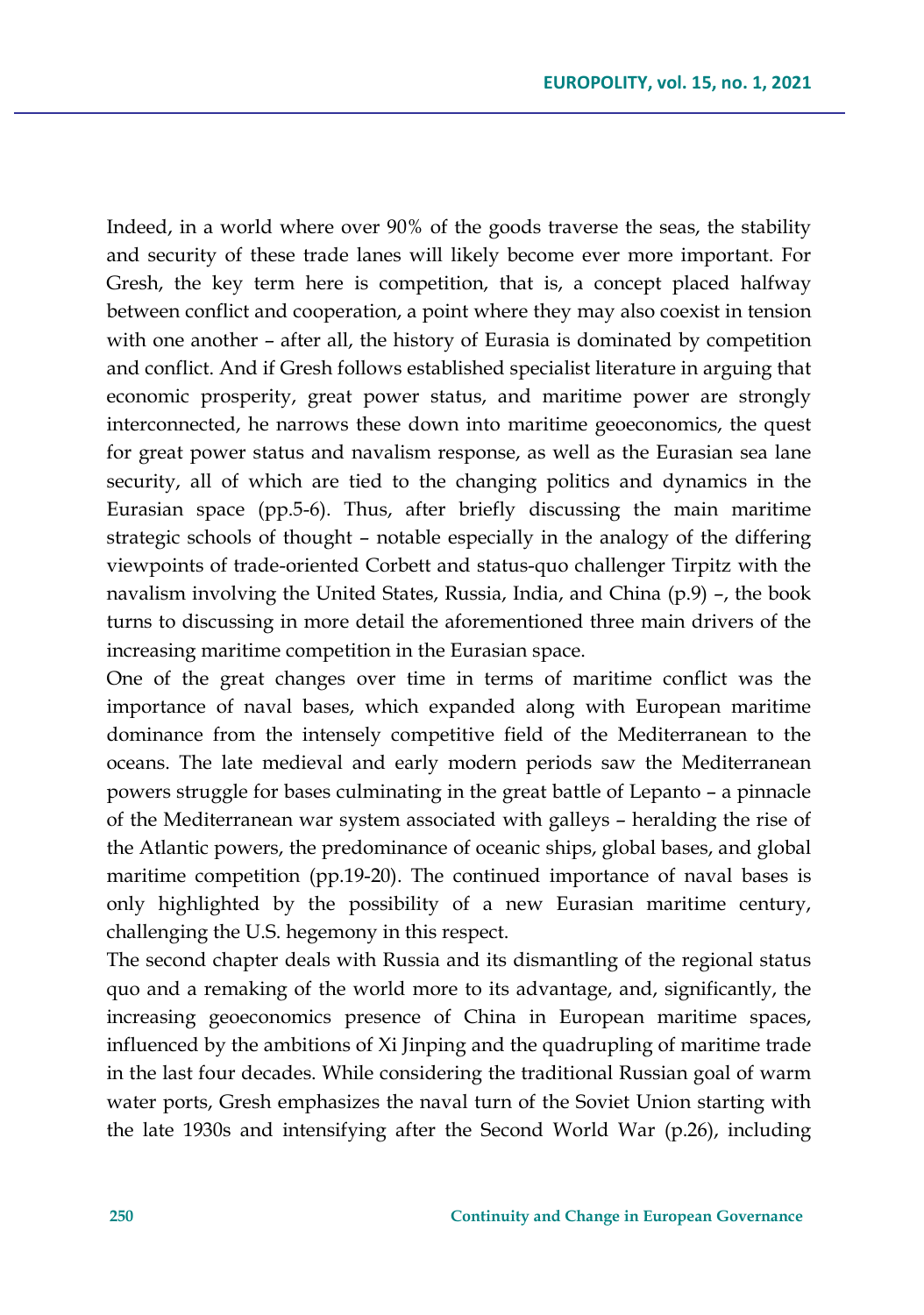Putin's attempts at restoring naval dynamism (p.31) and the geoeconomic and security importance of the Black Sea. The chapter also includes a brief look at Russian southern expansion, along with a simultaneous Chinese push west and north, the constriction of maritime space for NATO, the Baltic Sea, and overall Russian geoeconomics interests, as well as the added complexity of increased Chinese presence. The third chapter continues the discussion by returning to the always important Mediterranean theatre and the transformation of the post-Cold War dynamics due to Russian and Chinese actions. The chapter also considers pivotal maritime state of Greece, the Eastern Mediterranean – including a steadily stronger Chinese connection to Israel and its ports –, as well as the Southern and Western Mediterranean. Furthermore, Gresh points to the rising navalism and securitization in the region in the context of the – at least short-term – Russian-Chinese naval cooperation (p.84).

The fourth chapter deals with the nodal points found along the periphery of the Indian Ocean, and analyses the increasing importance of the Red Sea, the Arabian Sea, and the Persian Gulf. It considers the great complexity of the Indian Ocean (pp.92-94), the present Chinese maritime advantages over India, and the centuries long geostrategic importance of maritime choking points such as the Strait of Hormuz. To this, the chapter adds a look at the desire for energy synergy in the region, as well the rising navalism in the Red Sea, with a long discussion on the potential of Djibouti and Chinese influence in the maritime city-state, somewhat mirrored by a look at the Chinese pursuit of the Gwadar port project in Pakistan. This makes a natural transition into the following chapter, focused this time on the Indian Ocean itself, India's ever greater geoeconomic reliance on the seas (p.132), its reaction to the Chinese maritime silk road (p. 136), and, importantly, Indian pursuit of great power status (p.140), which translates in a more assertive state embracing a new maritime strategy. This in turn leads to growing navalism in the Indian Ocean – supported by the fortification of Indian islands and competition with China over more maritime bases (p.155), from Sri Lanka to the Maldives and beyond.

Chapter six deals with the maritime silk road and the South China Sea, seen as essential steps in its future as a great power, as its expanding maritime economy will in turn contribute to its growing geostrategic reach and ability to break free